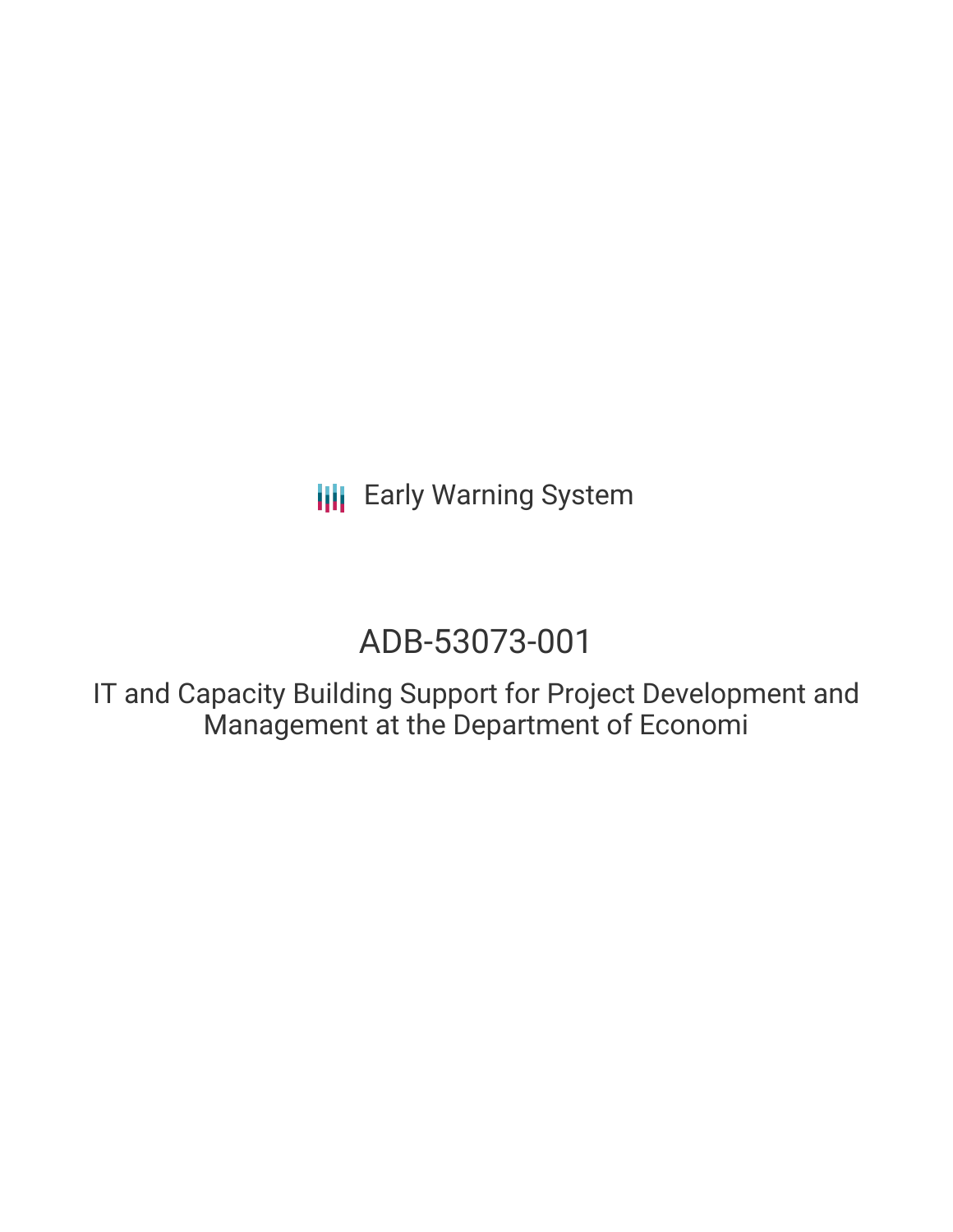

## Early Warning System

IT and Capacity Building Support for Project Development and Management at the Department of Economi ADB-53073-001

#### **Quick Facts**

| <b>Countries</b>               | India                                 |
|--------------------------------|---------------------------------------|
| <b>Financial Institutions</b>  | Asian Development Bank (ADB)          |
| <b>Status</b>                  | Active                                |
| <b>Bank Risk Rating</b>        | U                                     |
| <b>Voting Date</b>             | 2019-02-21                            |
| <b>Borrower</b>                | Government of India                   |
| <b>Sectors</b>                 | Communications, Technical Cooperation |
| <b>Investment Type(s)</b>      | Grant                                 |
| <b>Investment Amount (USD)</b> | \$0.23 million                        |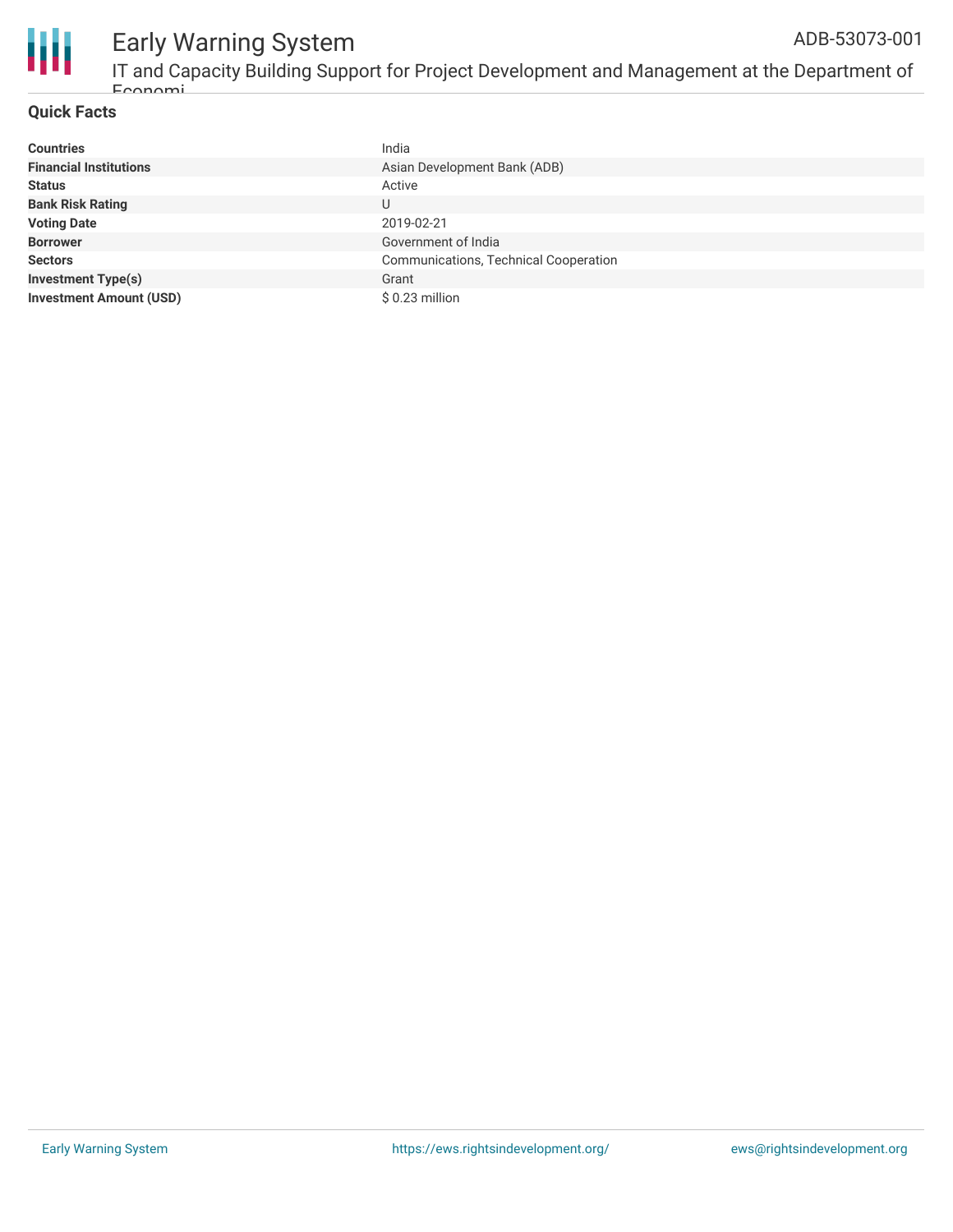

#### Early Warning System IT and Capacity Building Support for Project Development and Management at the Department of Economi ADB-53073-001

### **Project Description**

According to bank website, the project aims to "strengthen the institutional capacity of Department of Economic Affairs, Ministry of Finance (DEA) by augmenting its efficiency in preparing and implementing developmentally critical and feasible projects. The TA will enhance DEA's capacity and system by enhancing the already existing information technology (IT)-based project management system, and providing hands-on assistance to enable real-time monitoring of projects over the entire cycle. The support will improve project readiness by promptly identifying delays and undertaking corrective measures to address bottlenecks and reduce the entailed financial costs (such as commitment charges)."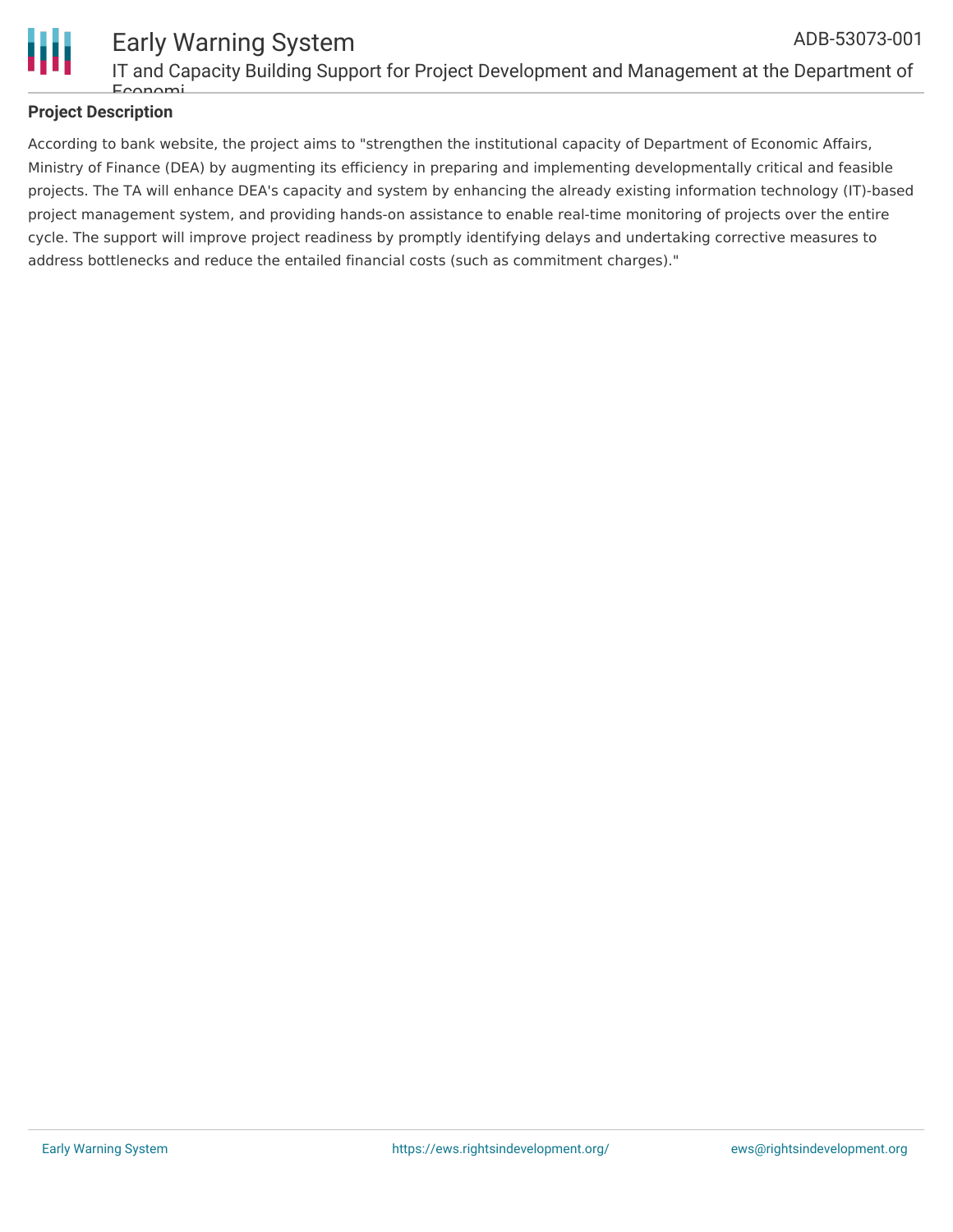

### Early Warning System

### **Investment Description**

Asian Development Bank (ADB)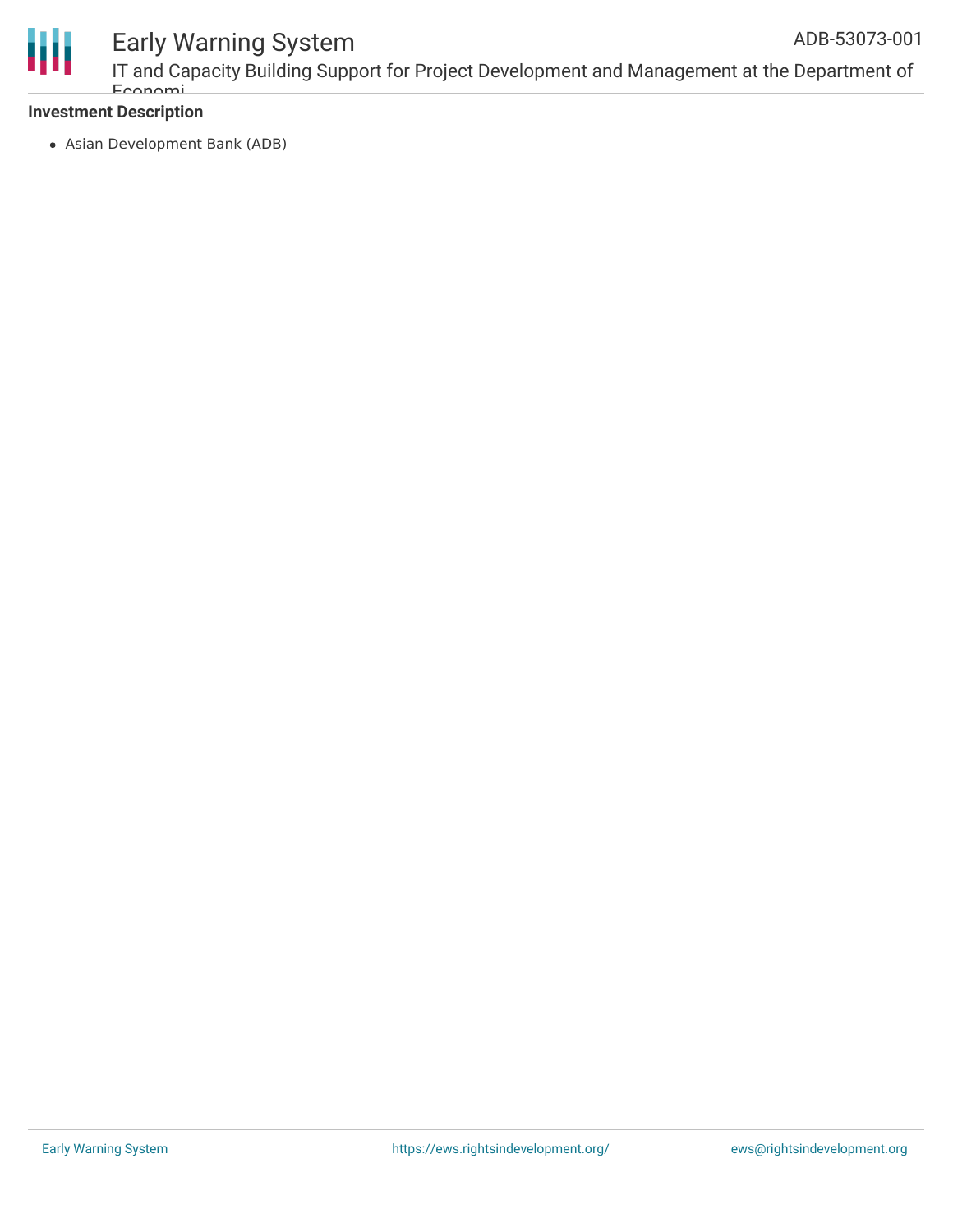

#### **Contact Information**

Responsible ADB Officer Jeong, Hoe Yun Responsible ADB Department South Asia Department Responsible ADB Division India Resident Mission Executing Agencies Asian Development Bank 6 ADB Avenue, Mandaluyong City 1550, Philippines

#### **ACCOUNTABILITY MECHANISM OF ADB**

The Accountability Mechanism is an independent complaint mechanism and fact-finding body for people who believe they are likely to be, or have been, adversely affected by an Asian Development Bank-financed project. If you submit a complaint to the Accountability Mechanism, they may investigate to assess whether the Asian Development Bank is following its own policies and procedures for preventing harm to people or the environment. You can learn more about the Accountability Mechanism and how to file a complaint at: http://www.adb.org/site/accountability-mechanism/main